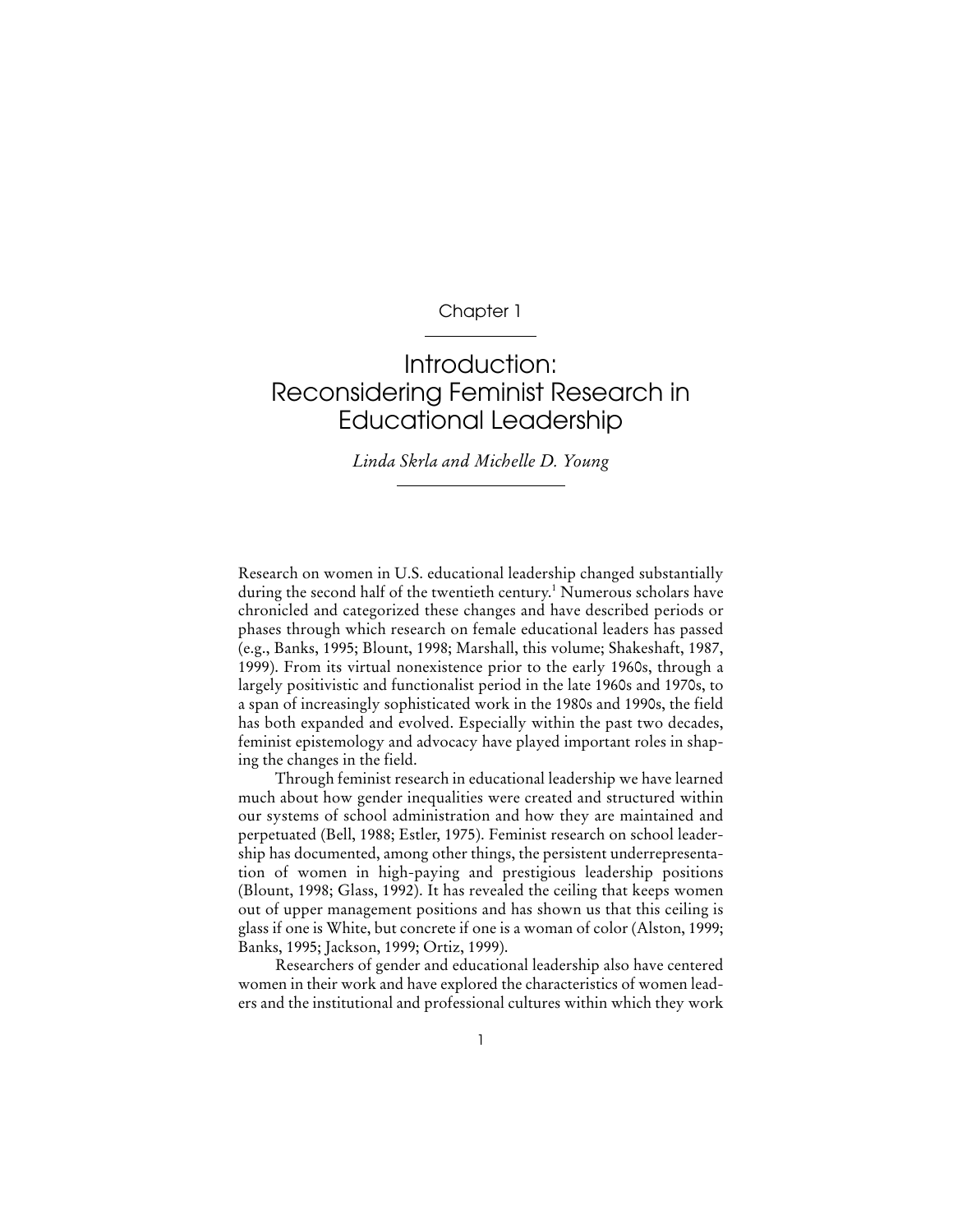(Lynch, 1990; Tallerico, Burstyn, & Poole, 1993). These researchers and others have examined traditional theories of leadership and have found them to be based on traditional male experiences and understandings (Brunner, 1997). Research on women in educational leadership has also explored how these traditional theories and understandings have been normalized, while women's experiences, understandings, and values have been ignored (Bell & Chase, 1993). In addition, feminist study of gender and educational leadership has concerned itself with gender socialization, with myths about gender and leadership, and with the operation of power and language in producing inequity (Chase, 1995; Grogan, 1996). Such feminist research has also theorized about how and why these phenomena persist and even thrive in U.S. educational administration despite sweeping social changes and women's progress in other societal spheres (Blackmore, 1999; Shakeshaft, 1987, 1999).

In spite of these impressive accomplishments, however, feminist research in educational leadership has not always followed a uniform or smooth path of steady advancement. There have been periods of rapid growth in interest in the field and periods of significant maturation of theory (Shakeshaft, 1999). There have also been stretches of time during which interest has stagnated or declined and during which progress in the field has seemed to slow as promising lines of inquiry become more fully excavated and new paradigmatic, philosophical, and epistemological boundaries are reached (Blackmore, 2000). In much the same way that Denzin and Lincoln (2000) characterized the field of qualitative research as being "at the edge of the seventh moment," when deep reflection and reexamination would be required to move forward, feminist research in educational leadership has reached an edge point. After an intense period of rising interest and increasing sophistication in the middle 1990s that saw, among other things, the introduction of feminist poststructural frameworks into research in educational leadership, the field in the early years of the twenty-first century needs reexamination to consider its past and to contemplate its future.

Additionally, there is mounting evidence of a backlash and retrenchment of dominant, androcentric discourses (Blackmore, 1999, 2000), as well-recognized individuals and powerful groups within the educational leadership community have begun to comment with increasing frequency that "too much has been made of the gender thing" and that "we already know everything there is to know about women in educational leadership." One of the key lessons that past feminist research in the field has taught us is that oppression is not monolithic or static. As gains are made by feminists on some fronts, the dominant discourses and structures of oppression shift and adapt to continue (Blackmore, 1999). Thus, this is a crit-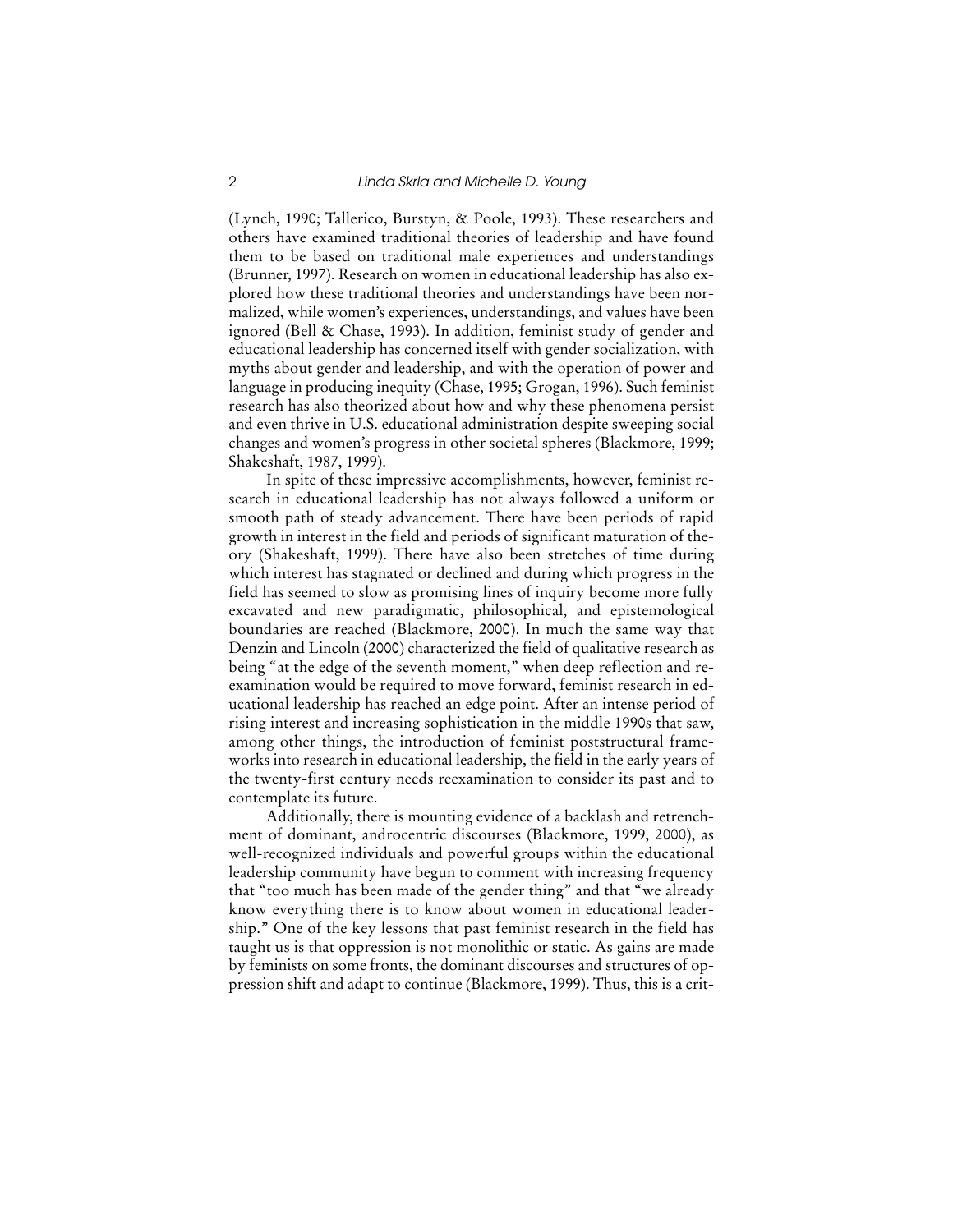## Introduction 3

ical time for feminist researchers in educational leadership to reconsider our field of work and to carefully contemplate where our own shifts and adaptations may be occurring and where they may be needed. The collection of work in this book is intended to prompt, support, and contribute to such a reexamination in two important ways.

First, the book is a work of critical reflection on the field of feminist research in educational leadership as a whole. The writings collected here emerge from and build on critical feminist traditions. These chapters focus on and ask critical questions about the theories, methods, and epistemologies researchers use when conducting feminist research in educational leadership. They analyze the impact of feminist research on participants. They assess the ethical and political implications of researching across groups. They examine the types of strategies feminist researchers have developed to address the problems of the field. They propose alternative epistemologies that the authors hope will provide for more sensitive research methods and more complex research results. They probe for research possibilities that "might, perhaps, not be so cruel to so many people" (St. Pierre & Pillow, 2000, p. 1). And they offer examples of applications of these reconceptualized, alternate methodologies and epistemologies to research.

Second, this book serves as a sourcebook for feminist researchers in education leadership (and in other fields) who are engaged, perhaps unknowingly or unwillingly, in their own individual reexamination projects. Several of the chapters in this book were originally written as articles for a special issue of the *International Journal of Qualitative Studies in Education (QSE)*. In planning the special journal issue, the guest editors, Michelle Young and Julie Laible, were looking to create a resource for educational researchers that explored some of the issues and questions with which the editors frequently found themselves preoccupied, troubling over, and discussing. They wanted to create a space in which such dilemmas could be confronted, examined, and discussed. Likewise, the current book is intended to fill a similar need in more depth than was possible in a single journal issue.

The book is organized into fourteen chapters, one introductory chapter followed by three main parts. In part I, "Troubling Feminist Research Methods in Educational Leadership," the authors of the four chapters explore a number of feminist methodological dilemmas in educational leadership research such as power imbalances, ill-fitting theories, unanticipated impacts, and disputable representations. Although researchers who do not consider themselves feminists may also trouble over the dilemmas discussed in this part, these dilemmas are particularly problematic for feminists because they contradict and unsettle the foundational beliefs of